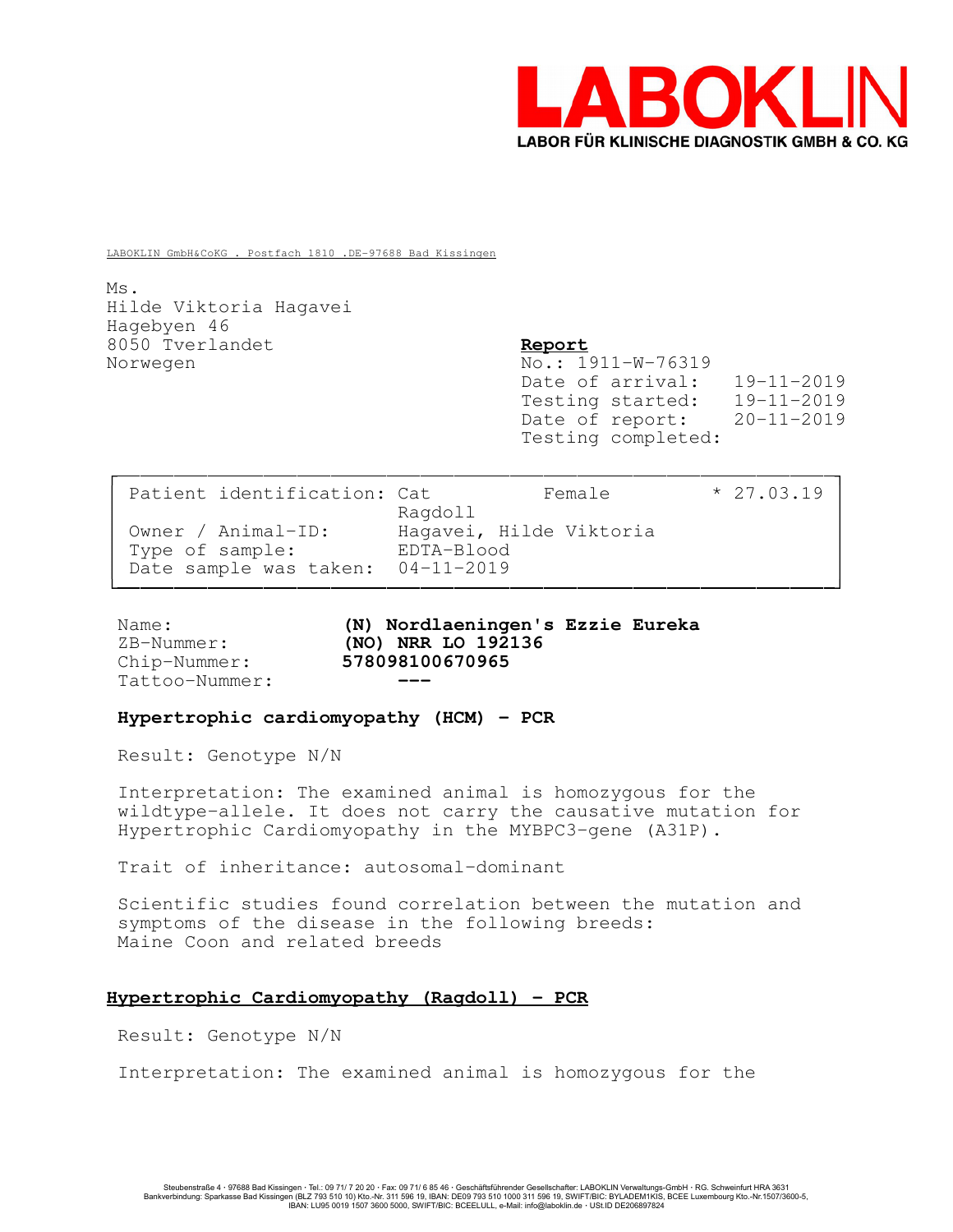

wildtype-allele. It does not carry the causative mutation for Hypertrophic Cardiomyopathy in the MYBPC3-gene (R820W).

Trait of inheritance: autosomal-dominant

Scientific studies found correlation between the mutation and symptoms of the disease in the following breeds: Ragdoll and related breeds

### Polycystic kidney disease (PKD) - PCR

Result: Genotype N/N

Interpretation: The examined animal is homozygous for the wildtype-allele. It does not carry the causative mutation for Polycystic Kidney Disease in the PKD1-gene.

Trait of inheritance: autosomal-dominant

# Pyruvatkinase Deficiency:

Result: Genotype N/N

Interpretation: The examined animal is homozygous for the wildtype-allele. It does not carry the causative mutation for Pyruvate Kinase Deficiency in the PKLR-gene.

Trait of inheritance: autosomal-recessive

## Progressive Retinal Atrophy (rdAc-PRA):

Result: Genotype N/N

Interpretation: The examined animal is homozygous for the wildtype-allele. It does not carry the causative mutation for Progressive retinal atrophy (rdAc-PRA) in the CEP290-gene.

Trait of inheritance: autosomal-recessive

# Genetic determination of bloodgroup - PCR

Result: Genotype N/b

Interpretation: The examined animal is heterozygous for one of the causative genetic variants found in correlation with the